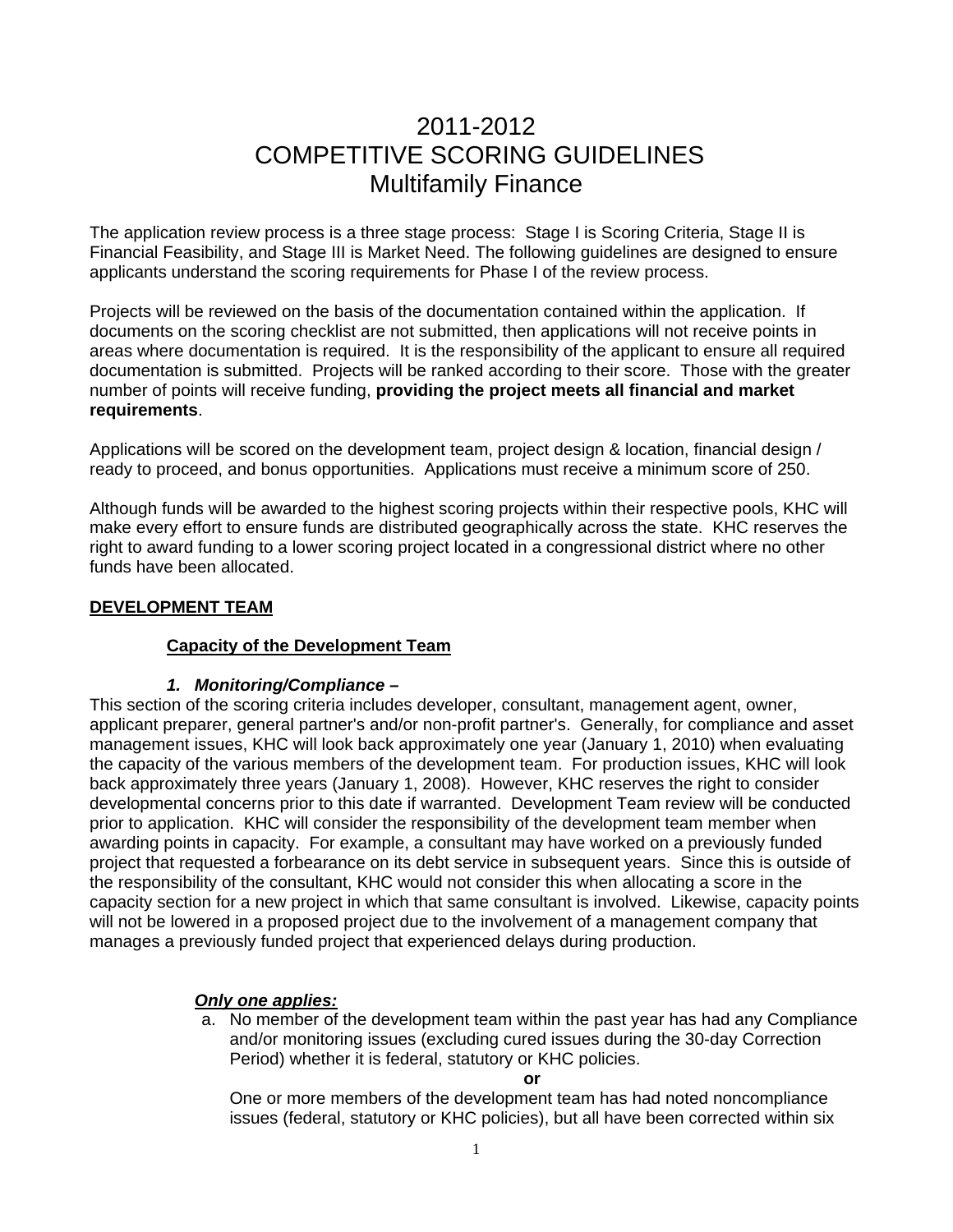months after the close of the Correction Period (i.e., Issuance of the IRS Form 8823 and/or Closed Review letter with Open issues).

#### **or**

 A member of the development team has been found to be directly or indirectly responsible for any project in which there is or were uncorrected noncompliance issues for more than six months from the close of the Correction Period (i.e., Issuance of the IRS Form 8823 and/or Closed Review letter with Open issues) and the member(s) of the development team have been notified and the noncompliance issue has been documented. IRS Form 8823(s) issued for acts of God or for reasons beyond the owner's control, may be excluded, as determined by KHC.

**or** 

 A member of the development team has had chronic and repeated compliance issues or findings of noncompliance and they have been notified and it has been documented. This includes occurrences such as having ample time to correct issues or findings but not doing so, expiration of the time period to make corrections or no effort made to make corrections.

- b. No member of the development team has requested a waiver or modification for pledged amenities or requested a deviation from project design. (This includes pre-8609(s) reviews and excludes equitable substitutions of amenities and/or project design elements as included in original application for funding. Such substitutions must be approved by KHC.)
- *c.* No member of the development team has a property previously financed by KHC that received a REAC score of 60 or below in its most recent inspection. KHC reserves the right to consult with HUD to ensure that no other HUD-financed project in which a member of the development team is involved has received a REAC score of 60 or below in its most recent inspection.

### *2. Production -*

- *a.* No member of the development team has been involved in a project awarded Housing Credits or other KHC funding prior to December 31, 2007 and the project has yet to be placed in service and/or close-out documentation remains to be submitted to KHC.
- *b.* No member of the development team has had funds recaptured by KHC within the past 3 years; development team was notified and it has been documented. Recapture event is due to not meeting KHC-imposed deadlines. This includes funds recaptured from homeownership or rental projects and all funding sources including: Housing Credits, SMAL, HOME, Affordable Housing Trust Fund, Risk-Sharing, Housing Assistance Funds, Housing Development Funds, HOPWA, ESG, etc.
- *c.* A member of the development team within the past three years has requested to exchange (swap) previously awarded Low Income Housing Tax Credits for a newer year. (This excludes Recovery Kentucky, Scholar House, Kentucky Domestic Violence Association and the Distressed Appalachian Initiatives).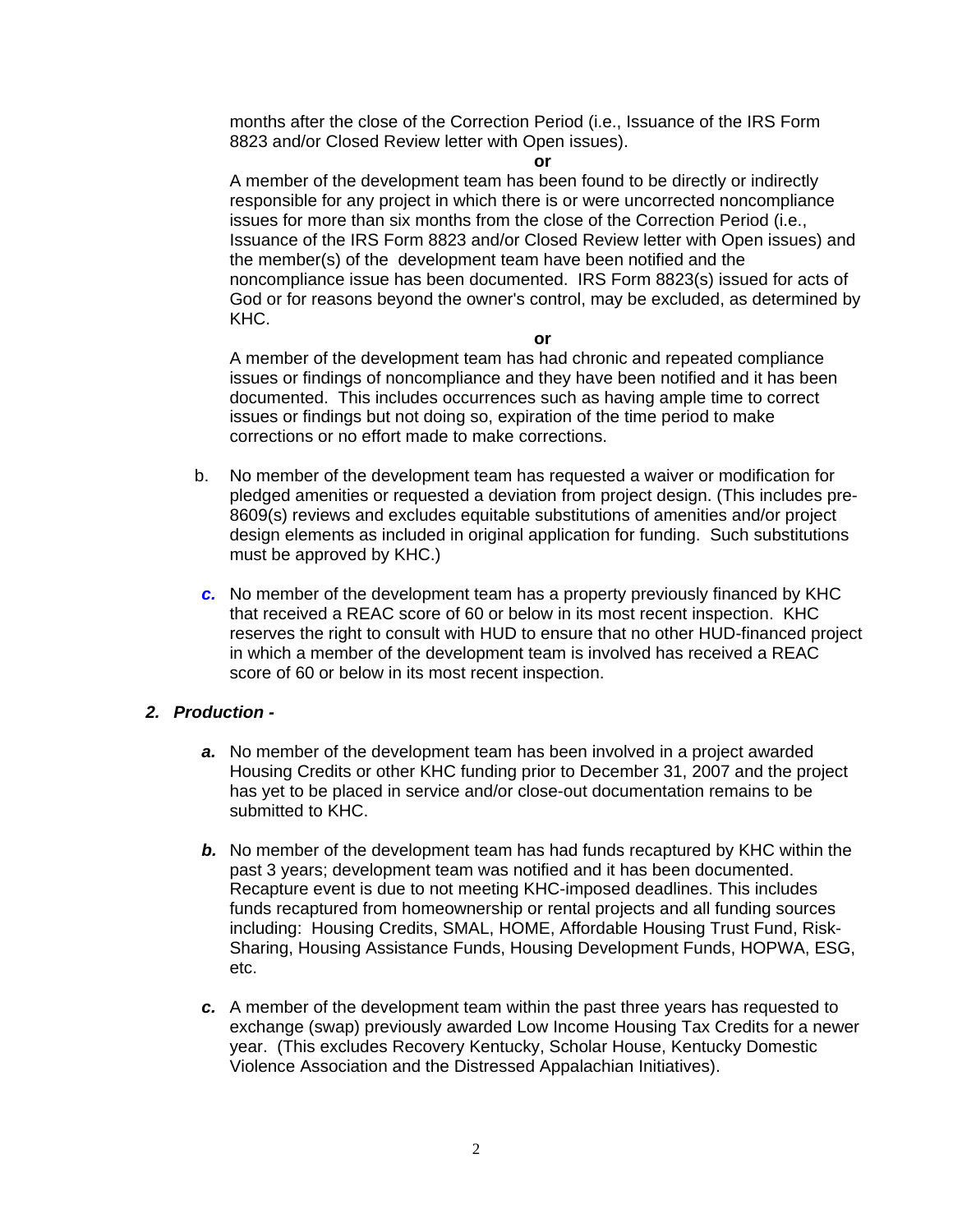*d.* A member of the development team has been a part of a development team within the past three years that has developed and placed in service a KHC-financed multifamily project of at least ten units.

or

A member of the development team has been part of a development team within the past three years that has developed and placed in service a multifamily project in another state utilizing housing credit or tax exempt bonds.

#### *3. Asset Management -*

*a.* No member of the development team has been involved in a KHC-financed project that has been delinquent for 75 days or more on debt service payments or any KHC-maintained escrow accounts (without a KHC approved forbearance).

or

A member of the development team has been involved in a KHC-financed project that has been delinquent for 75 days or more on debt service payments or any KHC-maintained escrow accounts. This also includes housing credit projects in which another lender is involved and KHC is informed of such delinquent status by the third party lender.

- *b.* Within the past year, a member of the development team has been involved in a project which previously received KHC funds and has requested a forbearance.
- *c.* No member of the development team is involved with a project in which the most recent review by KHC of the audited financial statements and/or compilation revealed a ranking of critical.

### *4. Sponsor Characteristics*

*a.* Applicants must submit certification as described below to document they are an approved for-profit minority or female controlled and managed entity to receive points in this area (See Score sheet for points).

The definition of a for-profit minority or female owned and managed entity is:

- 1) If the firm is a corporation, such individuals must own at least 51 percent of each class of voting stock outstanding and 51 percent of the aggregate of all stock outstanding.
- 2) If the firm is a partnership, 51 percent of each class of partnership interest must be owned by socially and economically disadvantaged individuals and be reflected in the firm's partnership agreement.
- 3) If the firm is a limited liability company, at least 51 percent of each class or member interest must be owned by socially and economically disadvantaged individuals.

### *Minority Owned Business*

For additional and more specific information on the requirements of the certification process for minority owned agencies the link for this certification is www.mwbe.com/cert/certification.htm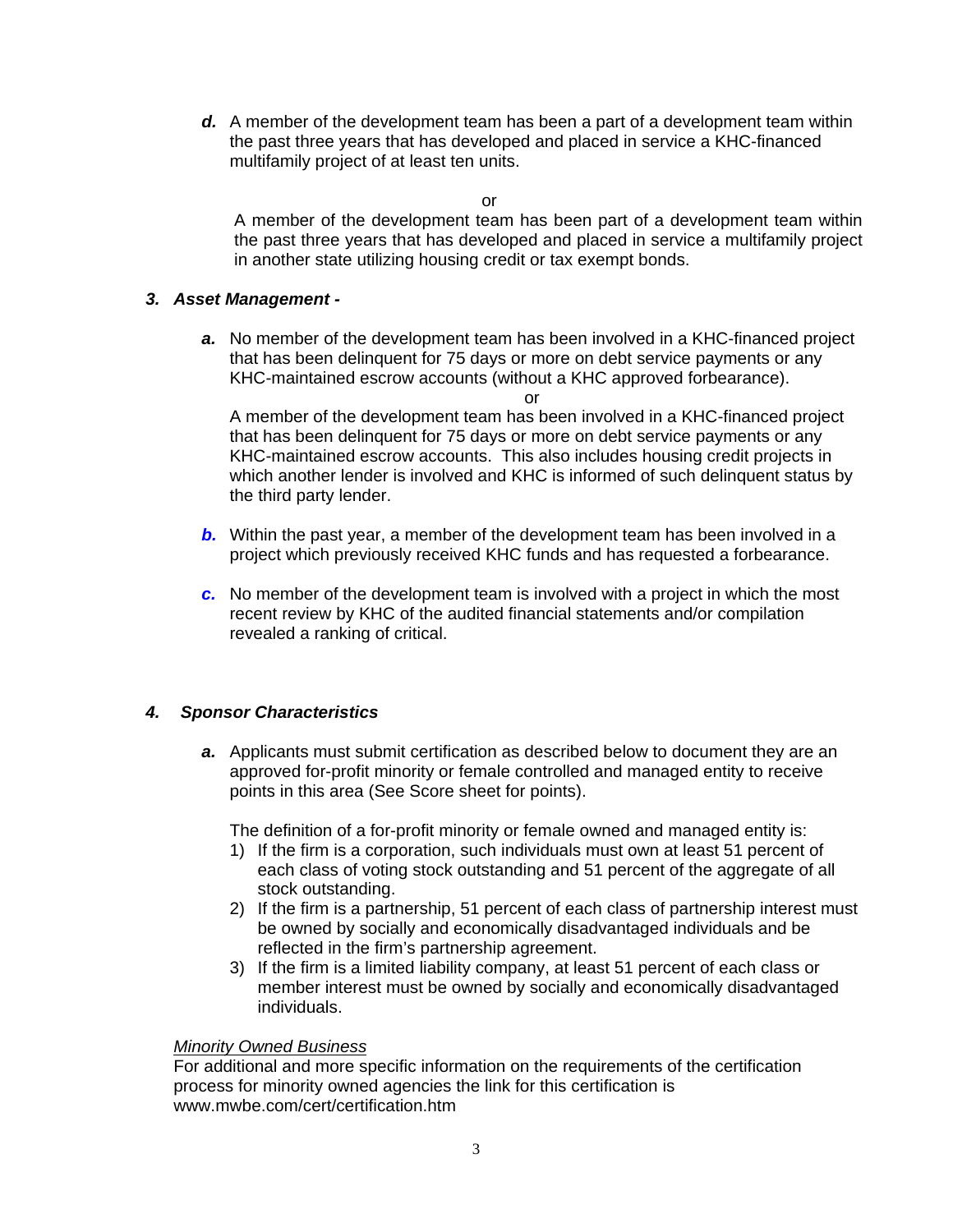A for-profit minority-owned business is an enterprise, regardless of size, physically located in the United States or it trust territories, which is owned, operated and controlled by minority group members. "Minority group members" are United States citizens who are Asian, Black, Hispanic and Native American.

Certification is done at a local or regional level. There is a charge for the non-refundable application fee. Certification must be renewed each year along with payment of annual fee. To find the certifying agency for the state of Kentucky go to the above web site.

#### *Minority Owned Business*

Minority owned entities must provide articles of incorporation and other documentation as necessary to establish that they meet the criteria listed below as well as a formal certification from any state or federal government agency or professional association pertinent to the housing and/or construction industry

- Ownership: Fifty-one percent ownership by a minority. The applicant must share in all risk and profits commensurate with their ownership interest.
- Control and Management: Proof of active management of the business.

#### **Or**

#### *Female Owned Business*

Female owned entities must provide articles of incorporation and other documentation as necessary to establish that they meet the criteria listed below as well as a formal certification from any state or federal government agency or professional association pertinent to the housing and/or construction industry

- Ownership: Fifty-one percent ownership by a woman or women. The applicant must share in all risk and profits commensurate with her ownership interest.
- Control and Management: Proof of active management of the business. Women must possess the power to direct or cause to direct the management and policies of the business.

#### **Or**

#### *Non-Profit Organizations*

Non-Profit Organizations are required to materially participate in the development, operation of the development, ownership or management of the project..

A qualified Non-Profit Organization is one which is:

- Described in §501(c)(3) or (4) of the code and is tax exempt from tax under §501(a) of the code,
- Not controlled by a for-profit,
- Has as one of its exempt purposes as the fostering of low-income housing,
- Has been in existence for at least one year and
- Owns fifty-one percent of the general partnership interest of the ownership entity of the development.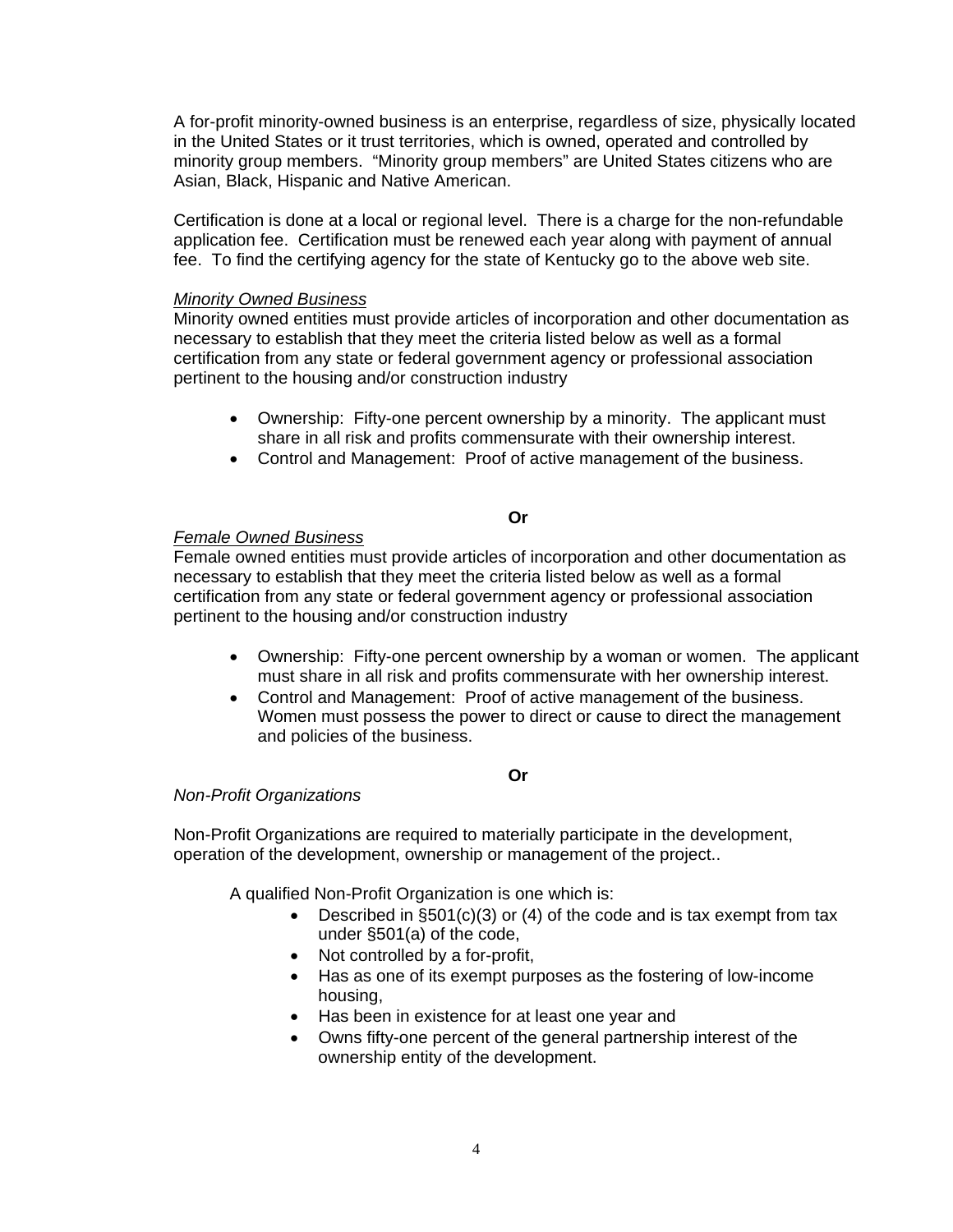### **B. PROJECT DESIGN AND LOCATION**

#### *1. Building Design*

*a.* Projects covering **100 percent** of the total exterior walls of every building with materials of brick, stone or HardiePlank™ Lap Siding or equal and documenting these materials in the specifications or work-write up shall receive additional points.

*Brick, stone* **or** HardiePlank™**–** Each and every building of the proposed project must have **50 percent** of the total exterior walls covered with materials of brick, stone or HardiePlank™ Lap Siding or equal plank and document these materials in the specifications or work write-up in order to receive points in this area (See Score Sheet).

#### *b. Energy Star*

Points under this section will be awarded for utilization of the following combination of Energy Star rated products and energy efficiency technologies during construction **Two of the following four choices must be utilized in each unit and incorporated into the specifications and/or work write-up:** 

- Inclusion of Energy Star rated heating and cooling products. Homes equipped with heat pumps which have programmable thermostats shall be required to use "adaptive recovery" technology in order to prevent excessive use of electric back-up heating.
- All windows are Energy Star rated.
- Three or more of the following Energy Star qualified appliances: clothes washer, dishwasher, refrigerator, freezer, hot water heater or range hood. Projects which have an on site laundry facility, Energy Star washers and dryers in the facility will satisfy the requirement. Projects which have onsite laundry facilities can obtain points for providing energy star washers and dryers.
- All Energy Star qualified ceiling fans, light fixtures and ventilation fans.

Exception: Incidental fixtures such as storage and service areas (crawl space; attics; mechanical rooms, and medicine cabinet.)

**For new construction and rehabilitation projects will exceed the Energy Star design requirements by electing all four of the above options to qualify for increased scoring.** 

**Note: Developer must clearly identify Energy Star products in the plans and specifications and/or work write-up. For application review purposes these must be identified collectively in one location.** 

#### *c. Green Construction*

New Construction and Rehabilitation projects that incorporate in their plans and specifications Green Building techniques will receive these points if the project incorporates at least **six** of the Green Construction criteria's outlined in Chapter 1, Application Requirements of the Rental Production Guidelines. They must be included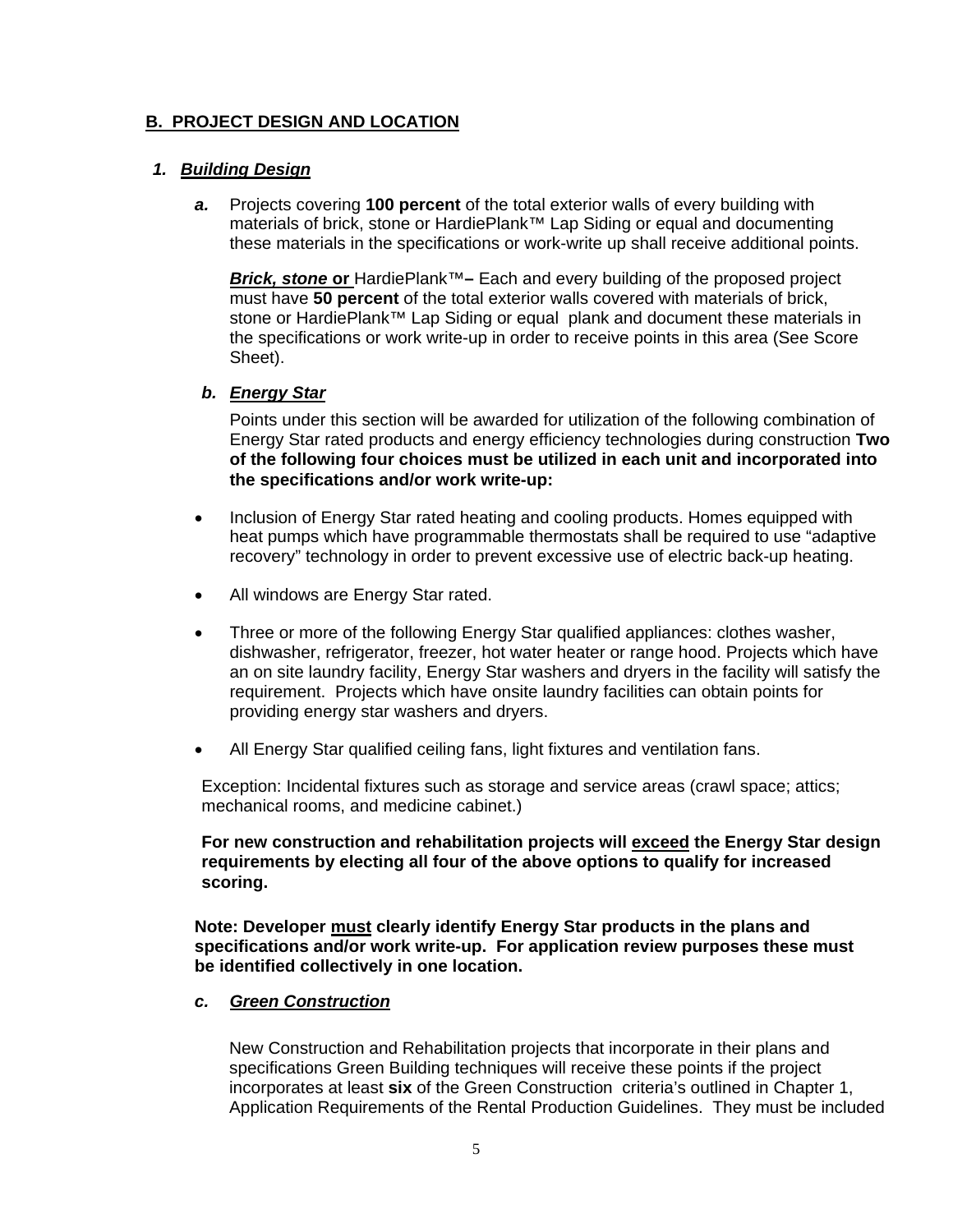in either the specifications or work write-up and as a separate attachment indicating which green construction techniques will be utilized.

### **1.** *Project Size*

Points will be awarded in this category based upon the following project sizes:

- 33 units or more
- 32 units or less

 Please indicate in the application the number of total units (including both affordable and market) and refer to score sheet for points.

#### **3.** *Plans and Specifications*

**NOTE:** For scattered site projects, site plans must be submitted for at least 35% of the sites and **complete** preliminary plans must be submitted for each unit type. As an example, the project consists of 20 units, comprised of five, one bedroom units, ten, two bedroom units and five, three bedroom units, complete preliminary plans must be submitted for a one bedroom unit, a two bedroom unit and a three bedroom unit.

For further complete guidance on KHC Plans and Specification Requirements, and rehab submission requirements, refer to Rental Production Application and Chapter 1, Application Requirements of the Rental Production Guidelines.

- *a.* If plans and specifications (and rehab submissions if applicable) meet all KHC requirements for "Application Submission" as listed in Chapter 1, Application Requirements of the Rental Application Guidelines, points will be awarded as specified on the score sheet.
- **b.** If plans and specifications (and rehab submissions if applicable) are submitted but require minor revisions to meet KHC requirements for "Application Submission" as listed in Chapter 1, Application Requirements of the Rental Application Guidelines, points will be awarded as specified on the score sheet.
- *c.* If plans and specifications (and rehab submissions if applicable) are incomplete, vague and/or require major revisions to meet KHC's requirements for "Application Submission" as listed in Chapter 1, Application Requirements of the Rental Application Guidelines, or no plans or no specifications (or missing rehab submissions if applicable) are submitted , there will be no points awarded.

### **4.** *Project Amenities*

Applicants that elect to include amenities in their projects will be required to provide and maintain these throughout the entire affordability period. The application must clearly state the type of amenities that are being offered for the project. In addition, the amenity should be appropriate for the type of project proposed.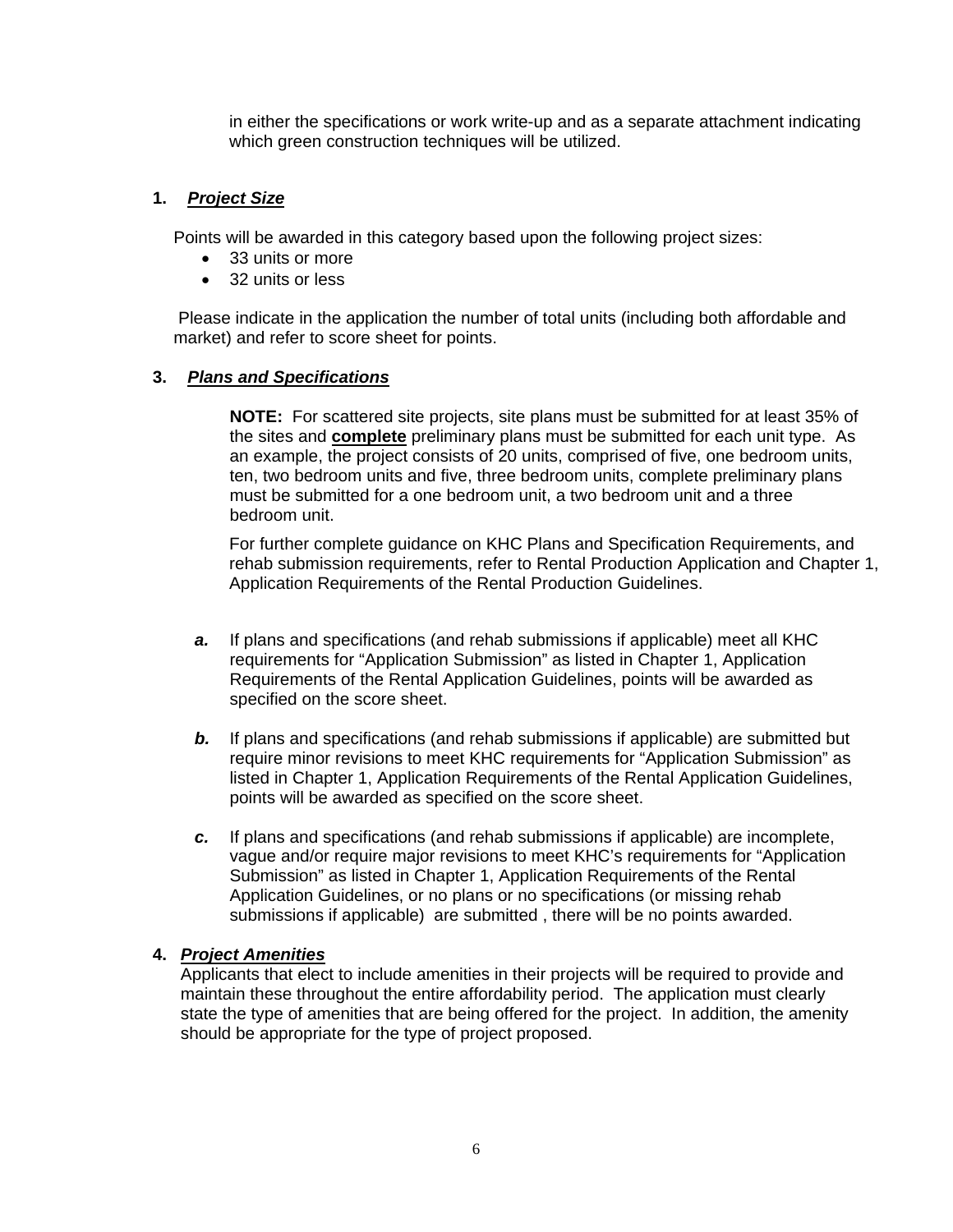Examples of acceptable amenities include but are not limited to:

- Washer/Dryer Hookups in the unit
- Security service/alarm in the unit
- Help/call system (type typically found in elderly and/or handicap units
- Self cleaning oven
- Microwave
- Dishwasher
- Frost free refrigerator with icemaker
- Walk in closet
- Laundry facilities on-site
- Carpet
- Drapes
- Built in electric stove
- Fitness room on-site with fitness equipment.

Applicants can identify additional comparable amenities not listed and receive points.

Examples of unacceptable amenities include the following:

- A patrol around the apartment complex every few hours does not constitute as a security service/alarm provided in the unit.
- A resident checking on the well being of another resident does not constitute as a help/call system typically found in elderly and/or handicapped units.

### *5. Unique Marketable Attributes*

- *a.* A community room is an area for the benefit of the tenants that is separate from other areas such as the office or laundry facility. This is a designated area where individual tenants and their families or groups of tenants can share common interests. A community room should not be confused with a Community Service Facility which is defined in KHC's Qualified Allocation Plan.
- *b-d.* In order to receive points in the Unique Marketable Attributes area, pictures of the type of commercial grade equipment must be sent as an attachment. A higher quality of equipment and permanent type fixtures are expected in order to increase the life expectancy in projects of this type. The specifications should reflect the commercial grade equipment that will be used. In order to comply with Fair Housing, the community areas and playground areas must be made handicap accessible. This could include sidewalks and wider openings to playground, outdoor sitting/community areas and outdoor grilling areas. It is strongly suggested that you consult your insurance agent regarding the cost of insurance prior to pledging any playground, grilling areas or other outdoor equipment. The insurance for these amenities may be costly.
- *e-f.* Additional storage areas and private patio/deck areas must be provided for individual units in order to receive points for these amenities. Any additional storage or patio/deck areas should be shown on the plans and specifications. Normal closet space and pantries will not be considered an additional storage area.
- *g.* To receive point(s) in this area, the application narrative as well as the specifications must include a fenced back yard area with a single family unit.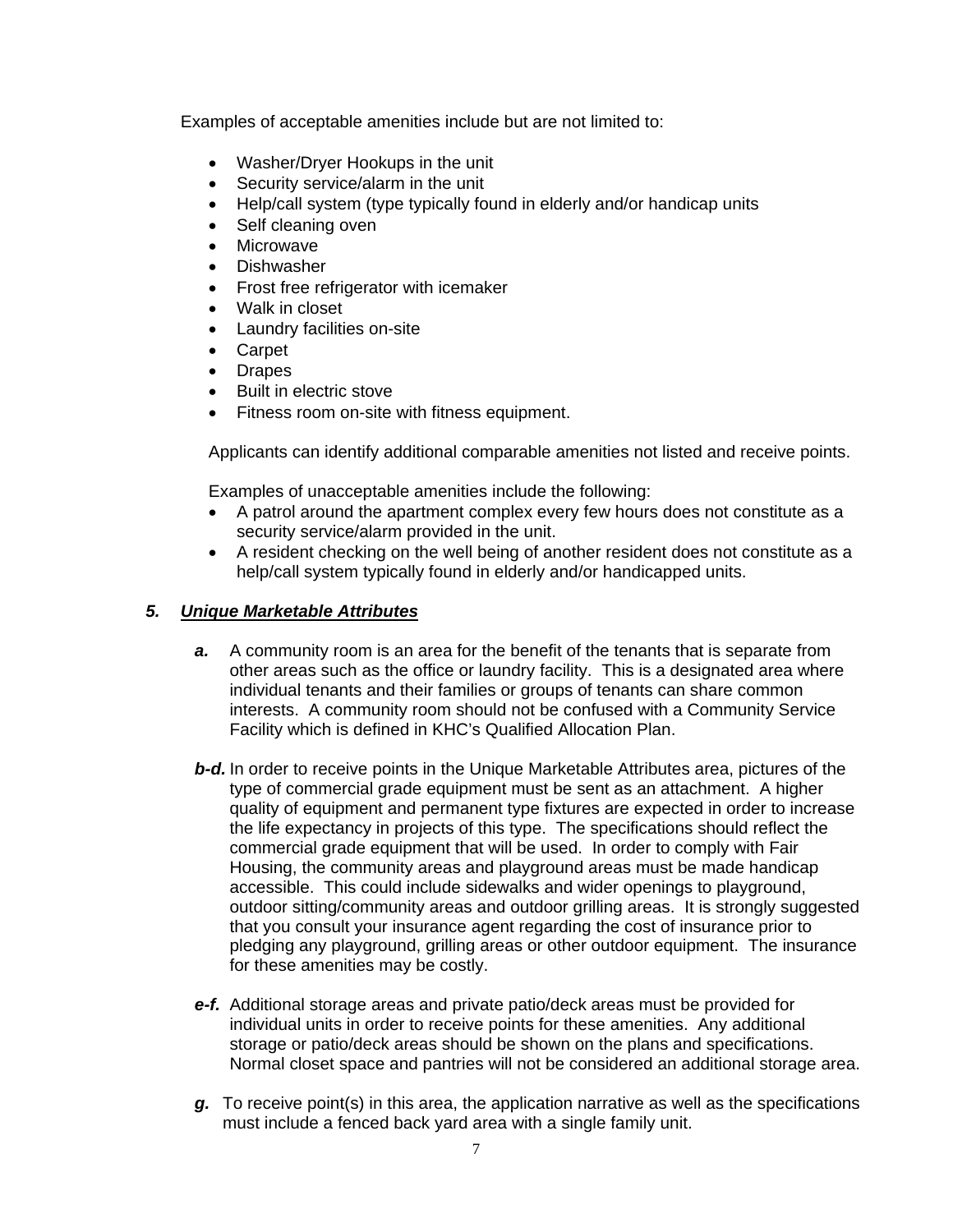All other amenities/ unique market attributes provided must be listed with a full description of that amenity in the narrative section of the application.

Examples of acceptable amenities/attributes include, but are not limited to:

- Off street parking
- Community garden
- Close proximity to public transportation
- Case management
- Area lighting form parking and common areas
- Vehicle shelter

Applicants can identify additional comparable amenities not listed and receive points.

Examples of unacceptable Amenities and Unique Marketable Attributes include the following:

- A grassy fenced area does not constitute as a playground.
- A dirt area with spray painted lines and a movable basketball goal does not constitute as a basketball court.
- A charcoal grill and a folding chair nearby does not constitute as an outdoor grill area with grills.
- A patio table with an umbrella does not constitute as a gazebo or covered structure.
- A swing set and/or play ground equipment from the local store designed for one or two children does not constitute as a type of play ground equipment necessary for an apartment complex. A commercial/industrial grade of equipment is expected especially in family designed complexes.

# *6. Site Design and Location*

*a. Flood Plain –* To receive points in this section a flood plain map must be submitted that shows the 100-year flood plain for the proposed development. The map must be prepared by a nationally accepted organization such as FEMA and the project site must be indicated on the map**.** 

In the event a FEMA flood plain map is not available, a signed statement from a licensed surveyor stating that the property is not located in a flood zone or a letter from a local insurance company or local county office official can submit a letter certifying the project is not located in a flood zone will be accepted along with the project site indicated on the map.

If the property has been built up and is no longer in a flood zone, a licensed surveyor's report for the reclassification must also be attached. The report should clearly state that all land to be utilized for the project has been raised at least one foot (1') or more above the floodplain.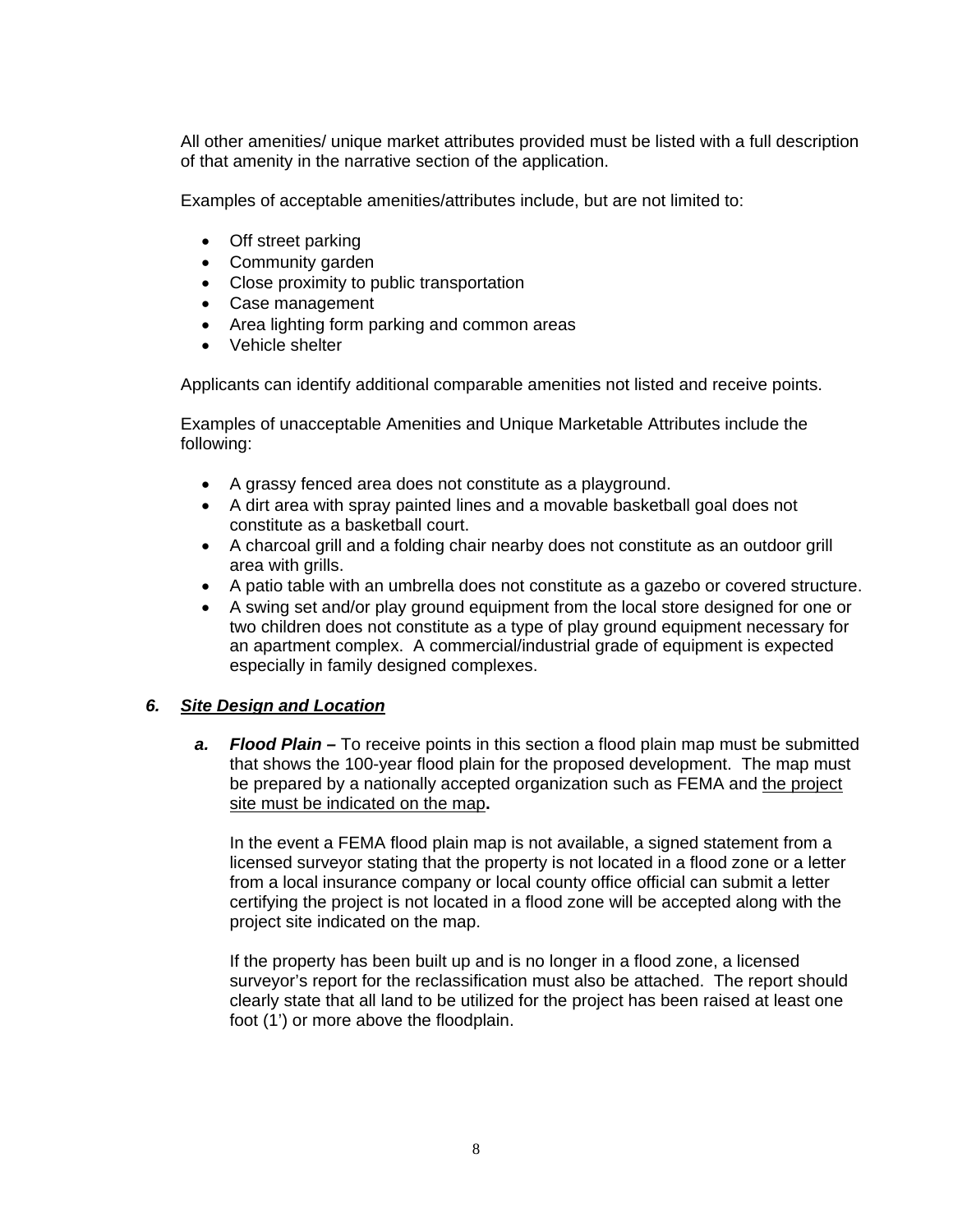# *7. Neighborhood Renewal Efforts*

### *a. Housing Characteristics*

Number of points will be determined based upon housing need which is derived from configuring the following numbers: number of units below poverty level, number of substandard housing units, number of vacant units and total number of housing units.

| County           | <b>CHNS</b>              | County       | <b>CHNS</b>             | County         | <b>CHNS</b>             | County           | <b>CHNS</b>              |
|------------------|--------------------------|--------------|-------------------------|----------------|-------------------------|------------------|--------------------------|
| Adair            | 6                        | Allen        | 5                       | Anderson       | 3                       | <b>Ballard</b>   | $\mathbf{3}$             |
| <b>Barren</b>    | $\overline{5}$           | <b>Bath</b>  | $\overline{5}$          | Bell           | $\overline{9}$          | Boone            | $\overline{3}$           |
| Bourbon          | 6                        | Boyd         | $\overline{5}$          | <b>Boyle</b>   | $\overline{5}$          | <b>Bracken</b>   | $\overline{\mathbf{4}}$  |
| <b>Breathitt</b> | 8                        | Breckinridge | $\overline{\mathbf{4}}$ | <b>Bullitt</b> | $\overline{3}$          | <b>Butler</b>    | $\overline{\mathbf{4}}$  |
| Caldwell         | 4                        | Calloway     | $\overline{6}$          | Campbell       | $\overline{4}$          | Carlisle         | $\overline{3}$           |
| Carroll          | $\overline{5}$           | Carter       | $\overline{5}$          | Casey          | $\overline{6}$          | Christian        | $\overline{6}$           |
| Clark            | $\overline{\mathcal{A}}$ | Clay         | 9                       | Clinton        | $\overline{7}$          | Crittenden       | $\overline{\mathbf{4}}$  |
| Cumberlan        | $\overline{6}$           | Daviess      | $\overline{4}$          | Edmonson       | $\overline{\mathbf{4}}$ | Elliott          | $6\phantom{1}$           |
| d                |                          |              |                         |                |                         |                  |                          |
| Estill           | $\overline{7}$           | Fayette      | $6\phantom{1}6$         | Fleming        | 5                       | Floyd            | $\overline{7}$           |
| Franklin         | $\overline{5}$           | Fulton       | $\overline{8}$          | Gallatin       | $\overline{4}$          | Garrard          | $\overline{5}$           |
| Grant            | $\overline{4}$           | Graves       | $\overline{5}$          | Grayson        | $\overline{5}$          | Green            | $\overline{5}$           |
| Greenup          | $\overline{\mathbf{4}}$  | Hancock      | $\overline{\mathbf{4}}$ | Hardin         | $\overline{4}$          | Harlan           | $\overline{8}$           |
| Harrison         | 5                        | Hart         | 5                       | Henderson      | $\overline{5}$          | Henry            | $\overline{\mathcal{A}}$ |
| Hickman          | $\overline{4}$           | Hopkins      | $\overline{4}$          | Jackson        | $\overline{6}$          | <b>Jefferson</b> | $\overline{5}$           |
| Jessamine        | $\overline{\mathbf{4}}$  | Johnson      | $6\phantom{1}$          | Kenton         | 4                       | Knott            | 6                        |
| Knox             | $\overline{9}$           | Larue        | $\overline{\mathbf{4}}$ | Laurel         | $\overline{5}$          | Lawrence         | $\overline{7}$           |
| Lee              | $\overline{7}$           | Leslie       | $\overline{7}$          | Letcher        | $\overline{6}$          | Lewis            | 6                        |
| Lincoln          | $\overline{5}$           | Livingston   | 3                       | Logan          | $\overline{5}$          | Lyon             | $\overline{3}$           |
| McCracken        | $6\phantom{1}$           | McCreary     | $\overline{7}$          | McLean         | $\overline{6}$          | Madison          | $\overline{5}$           |
| Magoffin         | $\overline{7}$           | Marion       | $\overline{6}$          | Marshall       | $\overline{6}$          | Martin           | 10                       |
| Mason            | 5                        | Meade        | $\overline{\mathbf{4}}$ | Menifee        | $\overline{5}$          | Mercer           | $\overline{\mathbf{4}}$  |
| Metcalfe         | 6                        | Monroe       | $\overline{7}$          | Montgomery     | $\overline{5}$          | Morgan           | 6                        |
| Muhlenber        | $\overline{4}$           | Nelson       | $\overline{4}$          | Nicholas       | $\overline{5}$          | Ohio             | $\overline{4}$           |
| g                |                          |              |                         |                |                         |                  |                          |
| Oldham           | $\overline{c}$           | Owen         | 5                       | Owsley         | 9                       | Pendleton        | 4                        |
| Perry            | $\overline{7}$           | Pike         | $\overline{6}$          | Powell         | $\overline{7}$          | Pulaski          | $\overline{5}$           |
| Robertson        | $\overline{5}$           | Rockcastle   | $\overline{6}$          | Rowan          | $\overline{7}$          | <b>Russell</b>   | $\overline{6}$           |
| Scott            | $\overline{4}$           | Shelby       | 3                       | Simpson        | 4                       | Spencer          | $\overline{3}$           |
| Taylor           | 6                        | Todd         | 5                       | <b>Trigg</b>   | $\overline{3}$          | Trimble          | $\overline{\mathbf{4}}$  |
| Union            | $\overline{4}$           | Warren       | $\overline{6}$          | Washington     | $\overline{4}$          | Wayne            | $\overline{7}$           |
| Webster          | $\overline{\mathbf{4}}$  | Whitley      | $\overline{7}$          | Wolfe          | $\overline{9}$          | Woodford         | 3                        |

**Please Note:** Regardless of the Community Housing Needs Score (CHNS), a Market Study /Need Analysis demonstrating need will still be required before KHC will fund any project.

# *8. Preservation/Rehabilitation*

a. Preserving existing affordable rental stock - (minor rehabilitation or demolition rebuild is NOT included.) Minor rehabilitation is considered to be cosmetic appearance rehabilitation or normal day to day wear and tear rehabilitation. Projects that are rehabilitating existing affordable rental units in order to preserve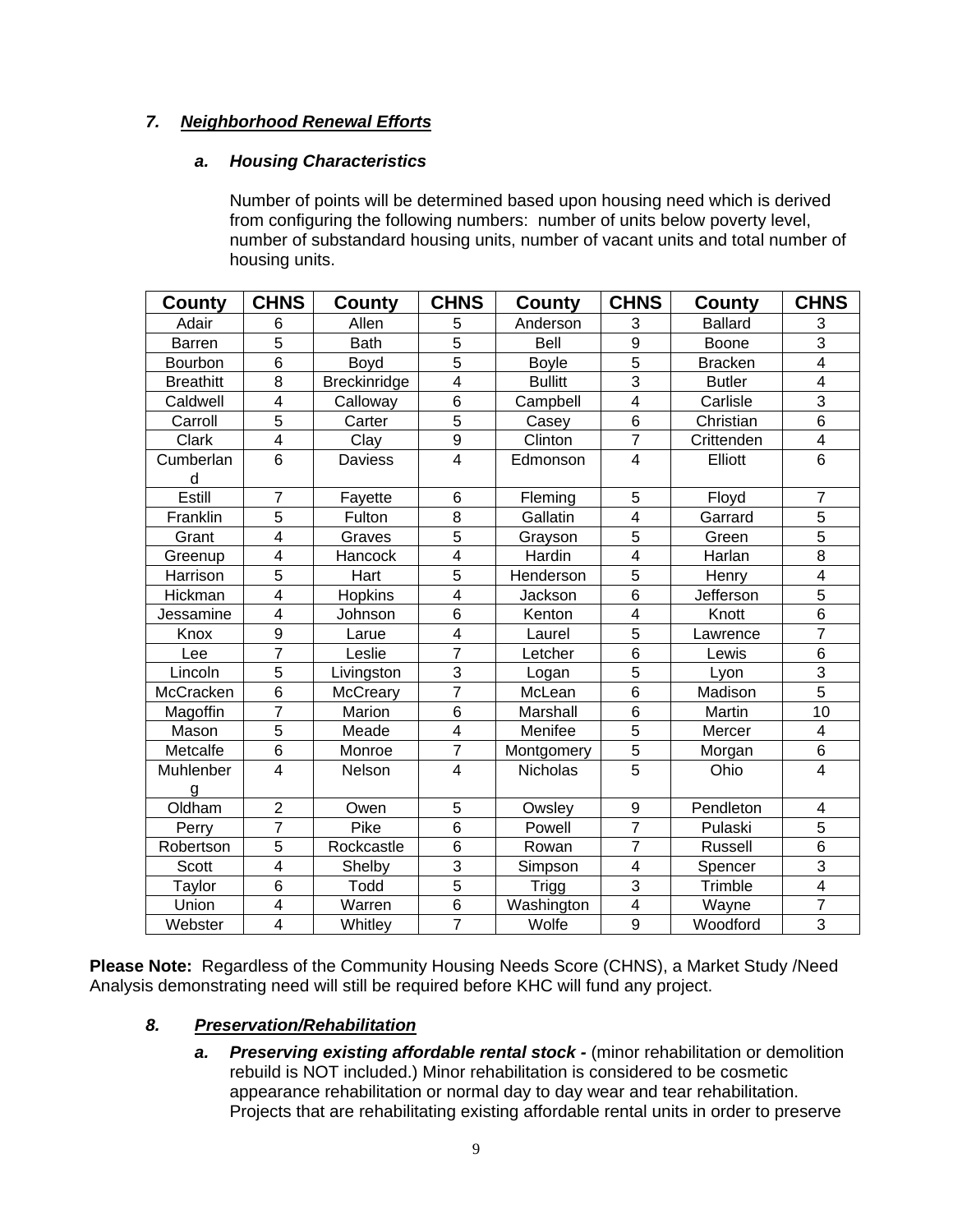the rental stock will receive points in this area. Kentucky Housing Corporation defines preservation as the maintaining of existing units or maintaining the integrity of the original existing unit as closely as possible. Preservation can include the relocation of certain walls or major components such as plumbing or electrical systems, however the existing shell of the building must be maintained. This can include the reduction in units to update or modernize to meet the current market needs. Substantial building rehabilitation of at least \$20,000 per low income unit or 20% of adjusted basis, which ever is greater is required for scoring purposes.

**b. Conversion of existing rental structure to affordable**--If submitting an existing unsubsidized project which has current rents at or below the affordable rent level, then points can be awarded for preservation. **However** documentation must be submitted showing the current rents as well as comparisons to the other market rate projects in the area. Please include a map indicating the location of the other market rate units in comparison to the proposed project. Substantial building rehabilitation of at least \$20,000 per low income unit or 20% of adjusted basis, which ever is greater is required for scoring purposes.

**Please submit pictures that show building(s) as an existing rental development and include rehab work in specifications or comprehensive work write-ups in order to receive points in this category.** 

#### **C. FINANCIAL DESIGN / READY TO PROCEED**

#### *Financial Feasibility*

#### *Project Feasibility*

A project is financially feasible when **all** (including federal, state, local and/or Kentucky Housing) programmatic guidelines are met and the project is viable. Rents and expenses should be reasonable, the Sources and Uses must balance and the debt coverage ratio (DCR) meets KHC standards.

A review of the submitted underwriting model along with the information in the overall application will be reviewed. **If a contradiction exists between the underwriting model and the application, the information in the underwriting model will be used.** The project must remain financially feasible, as defined above, with the changes. If the changes cause the project to no longer be financially feasible, the project will not receive funding.

#### *Development Team Creditworthiness*

Applicant must submit all required documentation on the application checklist in order for Kentucky Housing to determine if the entity is financially feasible. If documentation is not submitted to determine this review, the application will be denied.

If the applicant is applying for funds that require a guarantee, then the appropriate financial documents will be reviewed to confirm the ability to guarantee the level of funding requested. If funds are being pledged to the project, the bank statements will be reviewed to verify adequate funds are currently available.

If the applicant is applying for funds that do not require a guarantee, then the appropriate documents are reviewed to show credit worthiness. The review will verify that the applicants'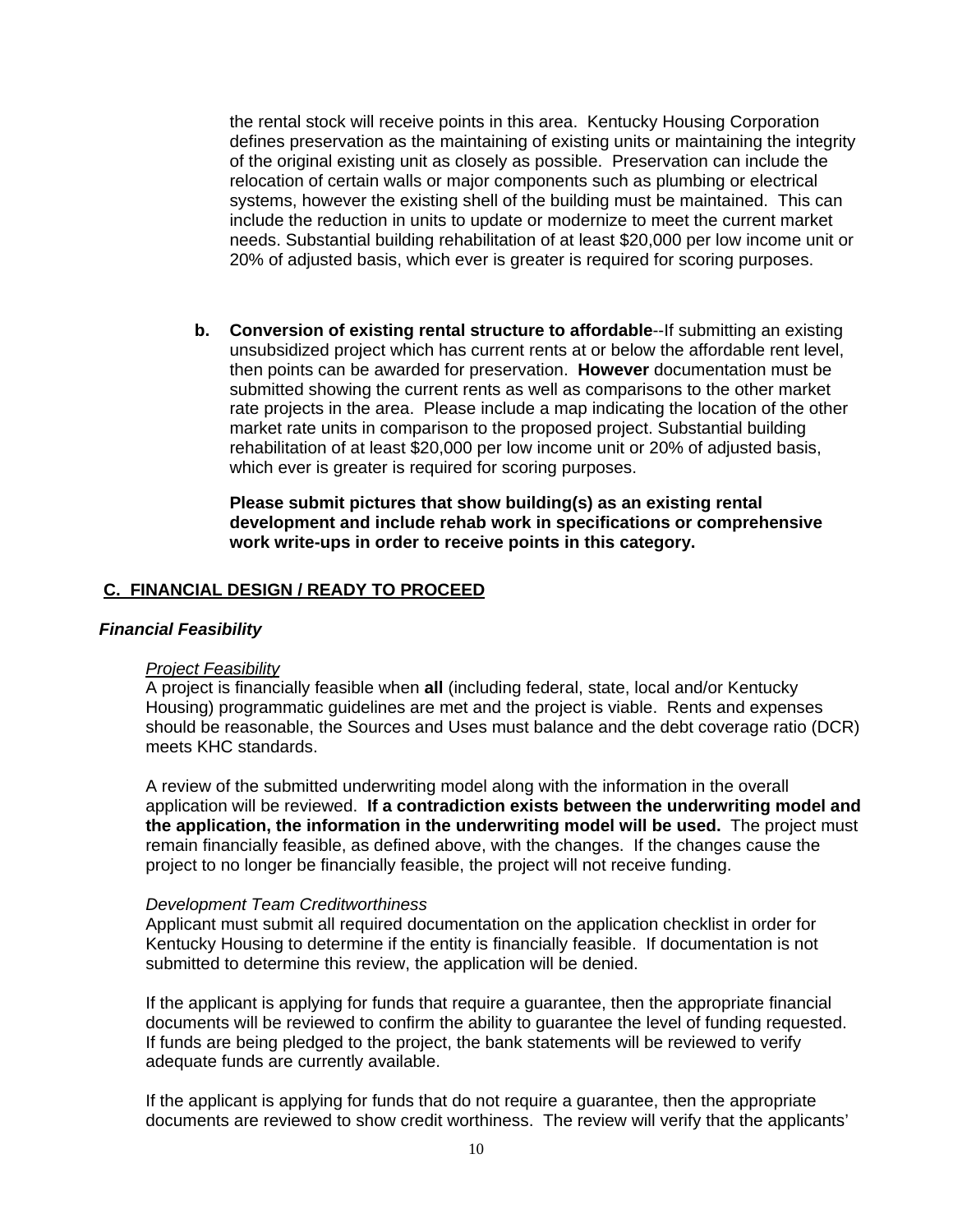other business ventures and/or personal finances, where applicable, are handled in an effective, efficient manner. Discrepancies between credit reports and financial statements are a red flag. Low paydex scores for business reports and low FICO scores for personal credit reports are also red flags and may require more information to be requested. Near term liabilities that the applicant is not likely to satisfy or financial statements that do not match tax returns are also areas that may require further explanation.

Other than review for cash pledged or guarantees provided, the review is to find a track record that the proposed owner/developer has a history of managing finances in an efficient manner in his/her other business practices and is an acceptable risk to Kentucky Housing to develop this project.

#### **NOTE: Kentucky Housing reserves the right to request additional financial information as needed. Kentucky Housing deals with all financial information in a confidential manner. This information is never shared with any other entities.**

### *1. Leverage*

Excludes Housing Credit Equity, SMAL or any amortizing debt. KHC subsidies include AHTF and HOME (due at maturity and forgivable at maturity).

- *a.* If requesting 0 percent of total development costs in KHC subsidy, points will be awarded in accordance with the score sheet.
- **b.** If requesting up to 10 percent of total development costs in KHC subsidy, points will be awarded in accordance with the score sheet.
- *c.* If requesting 10.1-15 percent of total development costs in KHC subsidy, points will be awarded in accordance with the score sheet.
- *d.* If requesting 15.1 percent or more of total development costs in KHC subsidy, no points will be awarded.

#### Example:

| <b>HOME</b> deferred loan | \$300,000   |
|---------------------------|-------------|
| Conventional Loan         | \$1,000,000 |
| <b>HC Equity</b>          | \$1,500,000 |

Total Development Costs \$2,800,000

For the purpose of determining how much is being requested from KHC, all KHC funds except Housing Credit equity should be totaled. In this example, since the Housing Credit equity is not included, the total requested from KHC is \$300,000.

The next step is to divide the Kentucky Housing funds requested in the form of a grant, deferred forgivable or deferred loan by the total development costs:

 $$300,000 / $2,800,000 = 10.71$  percent

These numbers are a mathematical example only for illustrative purposes and are no way intended to indicate the level of funding that is acceptable from any source.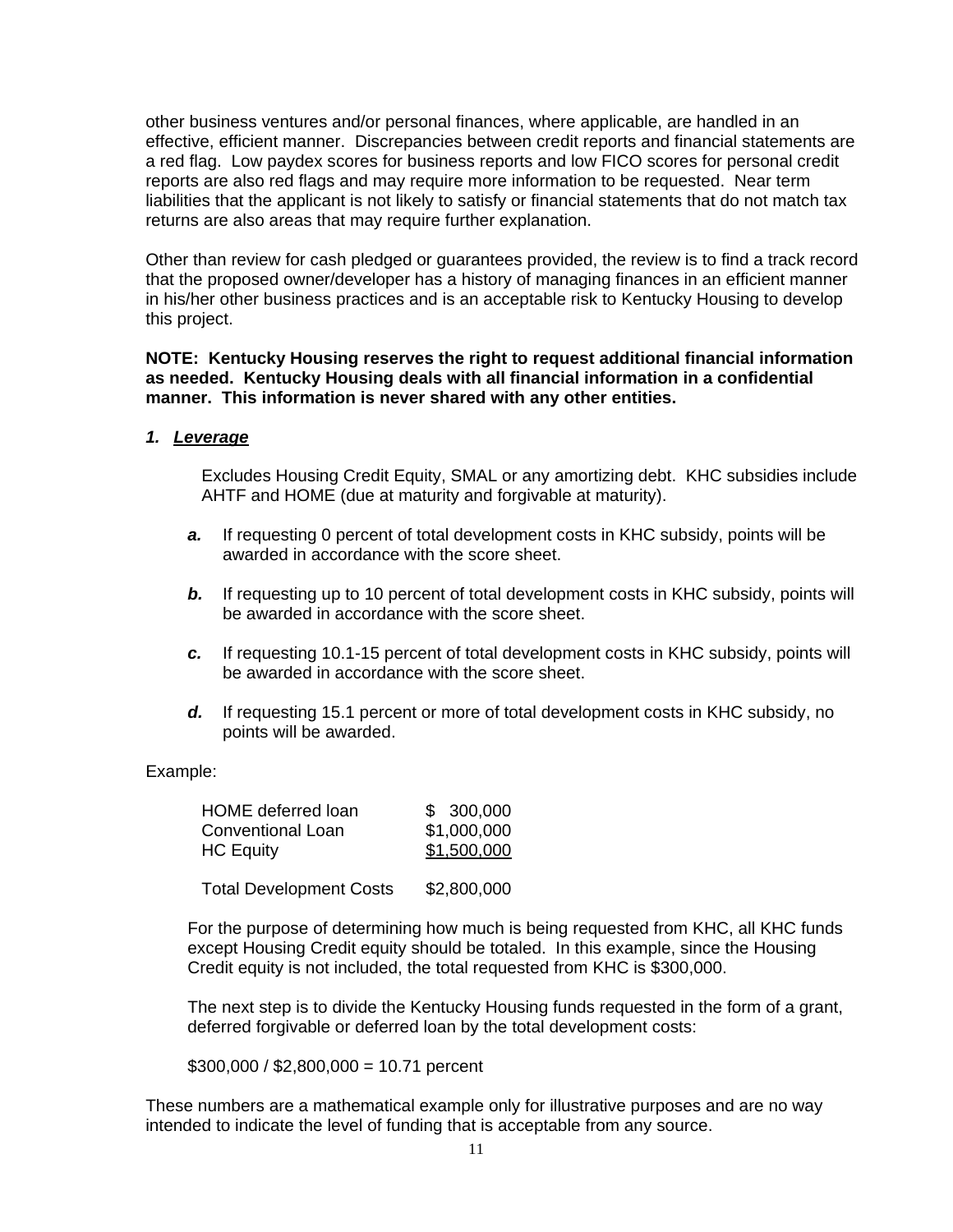### *2. Debt Coverage Ratio*

Applications that meet KHC guidelines for DCR without adjustments to the underwriting model, shall receive points in this section. The DCR must be at least 1.25 in year one (unless a lower DCR is required by RD, FHLB or the equity provider. KHC does not consider a floor DCR as requirement) and stay positive through year 15.

### *3. Maximum Allowable Fees*

Projects that have the construction-related maximum allowable fees within the correct limits (Please see QAP) shall receive points in this section.

# *4. Cost Containment*

Projects that remain within the KHC Cost Containment limits shall receive points in this section. Projects which obtain approval from KHC to exceed the KHC Cost Containment limits will not be eligible for this scoring category. All projects seeking to exceed the KHC Cost Containment limits must adhere to the policies outlined in the QAP.

### *5. Tax Exempt Bonds and 9% Tax Credit*

Applicants requesting 9% housing credits who are also submitting an application for tax-exempt bonds to fund a separate project within the Commonwealth of Kentucky may qualify to receive points if they have (i) contemporaneously submitted an application for KHC's multifamily tax-exempt bond financing, (ii) identified an investor who will purchase the 4% housing credits, and (iii) engaged an underwriter who will market or place the tax exempt bonds.

#### . *6. Funding Commitments – non KHC*

In order to receive points in this area, applicants that are bringing other sources of funds into the project (other than Kentucky Housing funds) can receive additional points based upon the commitment of funds letter that is submitted. The letter needs to be specific as to the terms of the funding and should be on the funding source's letterhead.

Examples of other non-KHC funds include Federal Home Loan Bank Affordable Housing Program (AHP) funds, HUD HOPE VI funds, HOME or CDBG funds from a local government. Loan commitments should list the rate, term and amount of the loan and grant commitments should list the grant amount.

- **a.** If all other funding has been committed, points will be awarded in accordance with the score sheet. A copy of the firm commitment that includes all terms and the amount of the funding source on the funding agency's letterhead must be submitted,
- **b.** If some of the funding sources have been committed, then the applicant can receive points in accordance with the score sheet, by providing a firm commitment letter (on the funding source letterhead) that includes all terms and the amount of the funding source. Pre-application or invitations to apply for HUD or RD financing will satisfy this level.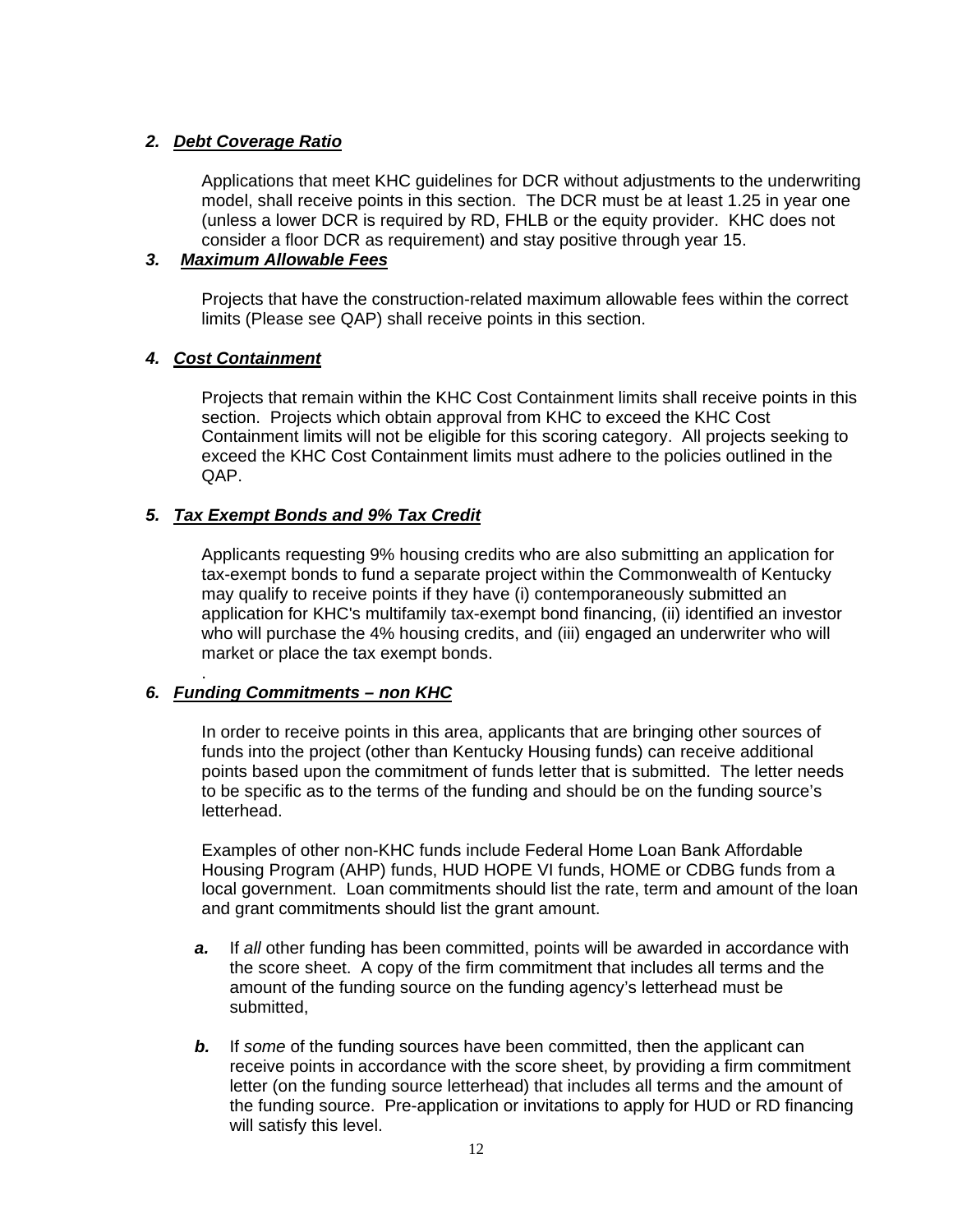### *7. Rental Assistance Commitment*

Section 8 or Rural Housing rental assistance is secured for 100% of the units.

Section 8 or Rural Housing rental assistance is secured for less than 100% of the units.

Applicants will need to provide evidence of current rental assistance, or copies of the security instruments from the assistance provider reflecting the projects award of rental assistance. Both new and existing rental assistance projects will qualify for scoring purposes.

### *8. Housing Credit Commitment*

In order to receive points in this area, applicants can receive additional points based upon the commitment letter that is submitted. The letter needs to be specific as to the terms of the funding and should be on the equity provider's letterhead.

- a. Projects requesting Housing Credit have submitted a firm commitment from their equity provider or a letter of intent which clearly represents the equity providers willingness to purchase the credits at the stated terms.
- b. Projects requesting Housing Credit have submitted a letter of interest from an equity provider which does not adequately represent the project and contains very little detail of the transaction (no pay in schedule, cents on the dollar other financing and terms etc.).

It is in KHC's sole discretion to determine the points awarded for Housing Credit Commitments and all determinations by KHC will be final.

### *9. Historic Tax Credits*

Projects using Historic Tax Credits, a letter of intent from an investor to purchase the credits is provided, no SHPO approval.

#### *10. Donated land, materials and/or labor and other subsidies*

*a-c* In order to receive points for commitments of donated land, materials and/or labor (valued at \$10,000 or greater), a commitment letter should be submitted detailing the donated materials or labor and the value of the donation. Material and labor donations need to be \$10,000 or higher for scoring purposes. This section does not include donated cash. Furthermore, for KHC's purposes furnishings are not considered materials. While the donation of furnishings is permitted, such donations may not be used as "Other Funding" for scoring purposes in this section.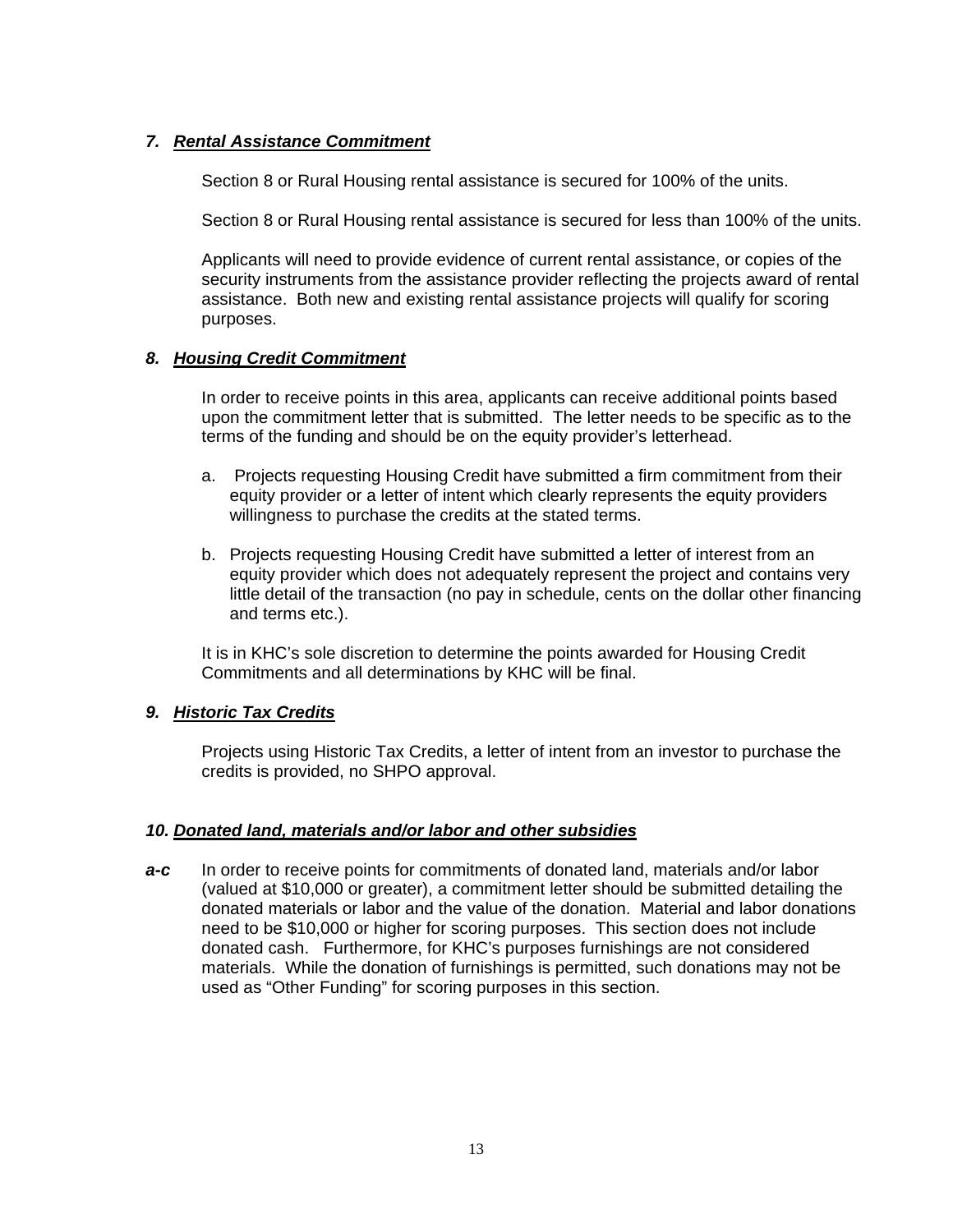### *11. Zoning/Infrastructure*

Applicants must submit proper zoning documentation to receive points in this category. Documentation must be one of the following:

*a.* If site is already properly zoned, points will be awarded in accordance with the score sheet. A local zoning map that shows the classification of the proposed site and neighboring sites and a detailed description of what is allowed in each zoning classification must be provided as an attachment (See application checklist). The location of the site must be clearly indicated on **all copies** of the map. **A letter from the local zoning** board **or governing authority which indicates the proper zoning classification must also be attached.**

**NOTE: If no zoning exists, the developer must submit a letter from the county judge executive or mayor indicating that this is the case to receive points.** 

**b.** All infrastructure is adjacent (on the properties edge) to the site or already on the site.

### *12. Site Control*

Proof of site control must extend through the award announcement period. Applicants MUST have one of the following as proof of site control in order to receive points in this area:

- Property Deed
- Current Purchase Contract
- Current Option to Purchase
- Current Lease Agreement/Option to Lease (through the entire affordability period)

#### **For additional guidance on Site Control requirements, please refer to Chapter 1 of the Rental Production Application and Programmatic Guidelines.**

- a. If applicant has the appropriate form of site control as listed above, points will be awarded in accordance with the score sheet. For projects proposing scattered sites, where 50% or more of the sites are non-contiguous you must provide the appropriate proof of site control for at least 35% of the total sites to receive points in this area.
- b. If applicant has some site control but not on all sites or if project is proposing scattered sites and has site control for less than 35% of the sites, points will be awarded in accordance with the score sheet.